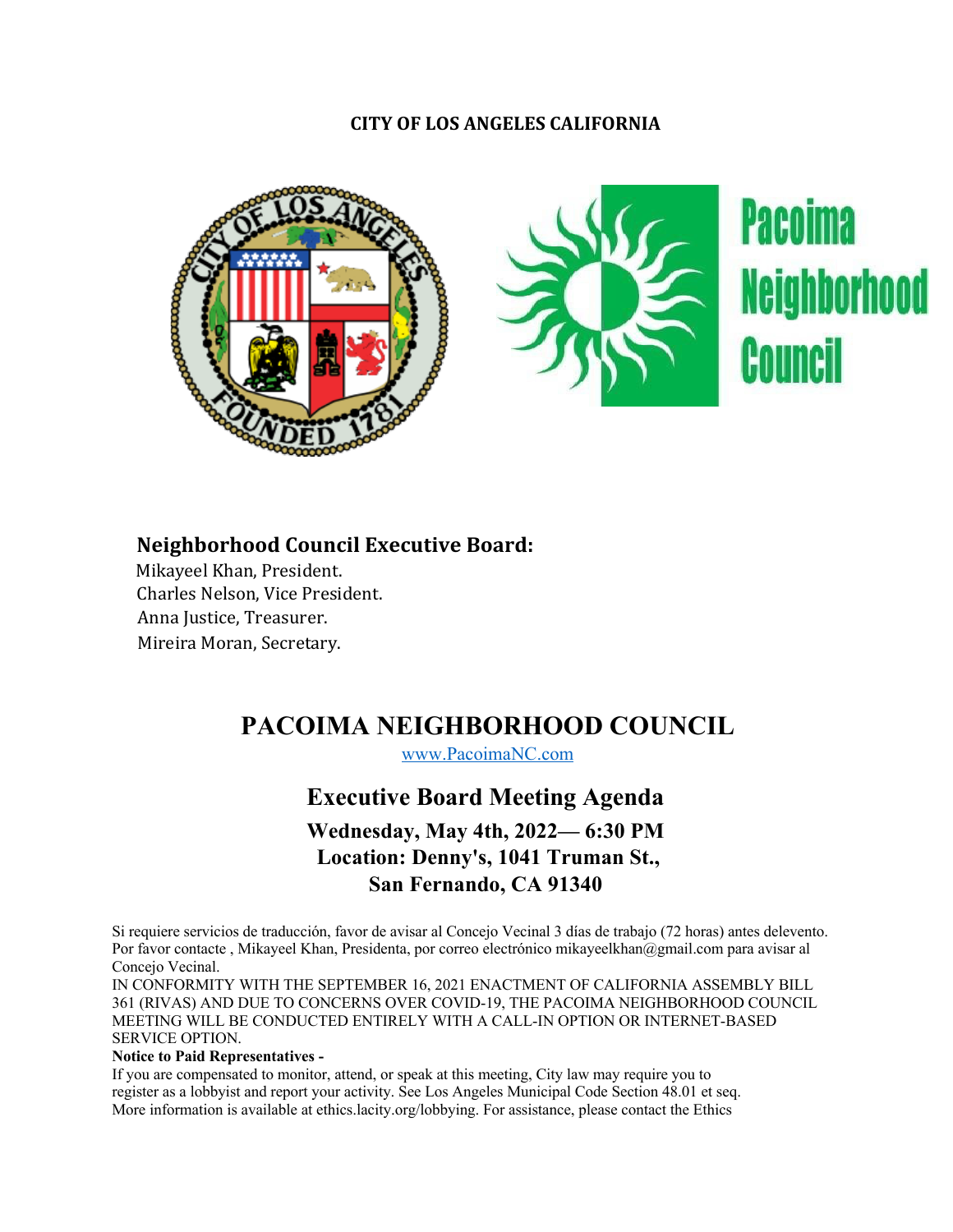Commission at (213) 978-1960 or ethics.commission@lacity.org.

Every person wishing to address the Board must dial (669) 900-6833, and enter 834 5530 1741and then press # to join the meeting. When prompted by the presiding officer, to provide public input at the Neighborhood Council meeting the public will be requested to dial \*9 or use the Raise Hand option, to address the Board on any agenda item before the Board takes an action on an item. Comments from the public on agenda items will be heard only when the respective item is being considered. Comments from the public on other matters not appearing on the agenda that are within the Board's jurisdiction will be heard during the General Public Comment period. Please note that under the Brown Act, the Board is prevented from acting on a matter that you bring to its attention during the General Public Comment period; however, the issue raised by a member of the public may become the subject of a future Board meeting. Public comment is limited to 2 minutes per speaker, unless adjusted by the presiding officer of the Board. / Toda persona que desee dirigirse a la Junta debe marcar (669) 900-6833, ingresar 834 5530 1741 y luego presionar # para unirse a la reunión. Cuando el funcionario que preside lo solicite, para proporcionar comentarios del público en la reunión del Consejo Vecinal, se le pedirá al público que marque \* 9 o use la opción Levantar la mano, para dirigirse a la Junta sobre cualquier tema de la agenda antes de que la Junta tome una acción sobre un tema. Los comentarios del público sobre los temas de la agenda se escucharán solo cuando se esté considerando el tema respectivo. Los comentarios del público sobre otros asuntos que no aparecen en la agenda y que están dentro de la jurisdicción de la Junta se escucharán durante el período de Comentarios del Público en Page 2 of 5

General. Tenga en cuenta que en virtud de la Ley Brown, la Junta no puede actuar sobre un asunto que usted señale durante el período de Comentarios del Público General; sin embargo, la cuestión planteada por un miembro del público puede convertirse en el tema de una futura reunión de la Junta. Los comentarios públicos están limitados a 2 minutos por orador, a menos que el presidente de la Junta lo modifique.

AB 361 Updates:

Public comment cannot be required to be submitted in advance of the meeting, only real-time public comment is required.

If there are any broadcasting interruptions that prevent the public from observing or hearing the meeting, the meeting must be recessed or adjourned.

If members of the public are unable to provide public comment or be heard due to issues within the Neighborhood Council's control, the meeting must be recessed or adjourned.

Any messaging or virtual background is in the control of the individual board member in their personal capacity and does not reflect any formal position of the Neighborhood Council or the City of Los Angeles.

The Neighborhood Council system enables civic participation for all Angelenos and serves as a voice for improving government responsiveness to local communities and their needs. We are an advisory body to the City of Los Angeles, comprised of volunteer stakeholders who are devoted to the mission of improving our communities and bringing government closer to us.

No formal meeting shall be held, or business conducted, or votes taken, in the absence of a quorum. A quorum shall consist of nine (9) members of the Board. No floating quorums are allowed.

#### **1. WELCOMING REMARKS:**

- **i** Call to order
- **ii** Roll Call

### **2. GENERAL PUBLIC COMMENT ON NON-AGENDA ITEMS:**

*Comments from the public on non-agenda items within the Board's jurisdiction (Up to two (2) minutes per speaker, the Chair has the authority to adjust, if necessary, to equal time limits).*

**3. ADMINISTRATIVE/MOTIONS/UPDATES:**